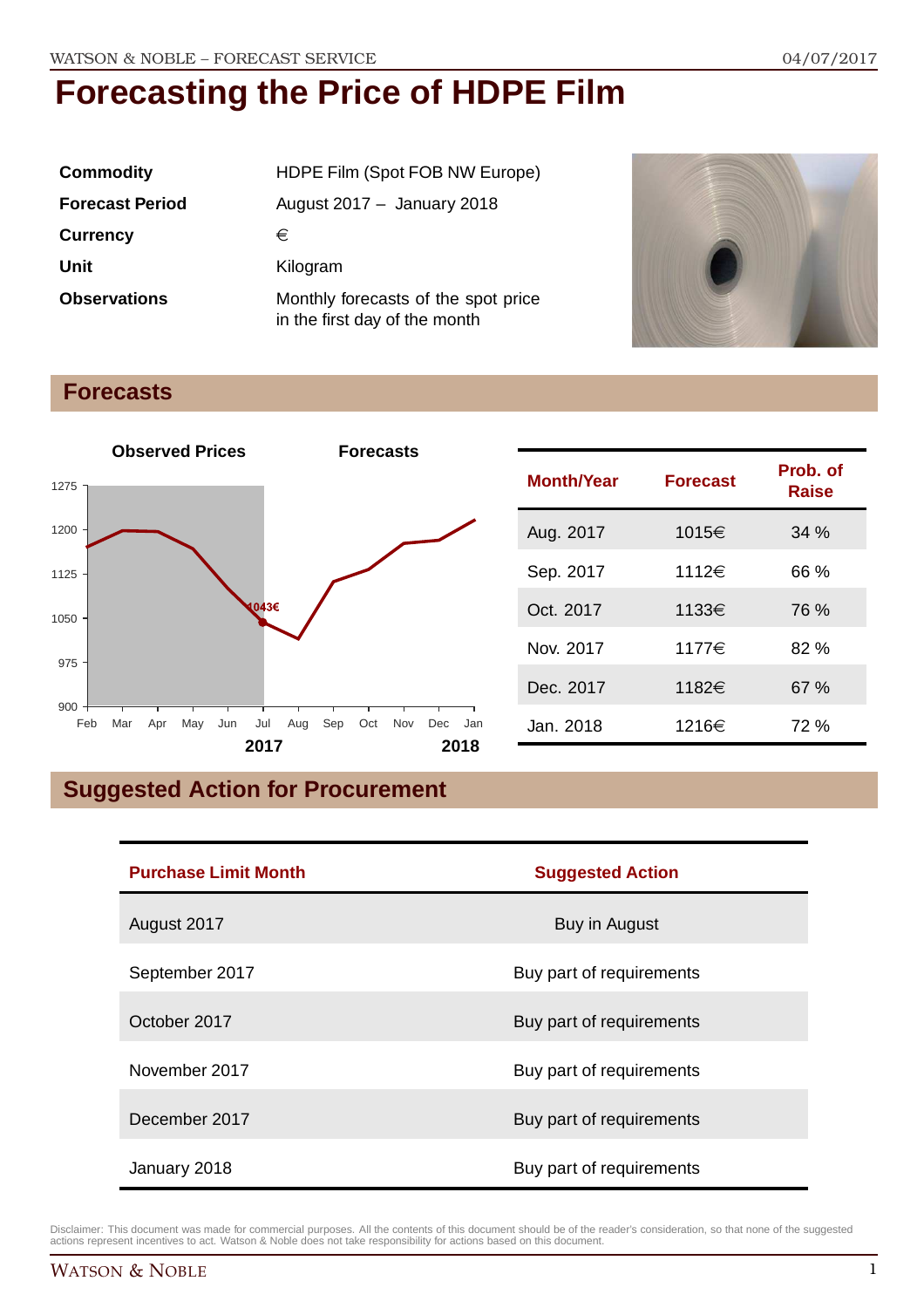## **Impact Analysis: One Month Forecast**



Our algorithm forecasts a lower price of HDPE Film in one month: it is expectable that the price decreases 2.67% from 1043 $\in$  to 1015 $\in$  until the beginning of August.

## **Indices of Factors**



#### **Interpretation**

- **Increase of Supply**: Negative pressure of the Supply index
- **Increase of Demand**: Positive pressure of the Demand index
- **Negative pressure of the index of HDPE Film**
- Negative pressure of the index of variables representing the market upstream
- Negative pressure of the index of variables representing the market downstream
- Slightly negative pressure of the financial index
- **Considerably negative pressure of other commodities and other factors**
- **Focus on South Korea, Mexico, and Belgium**



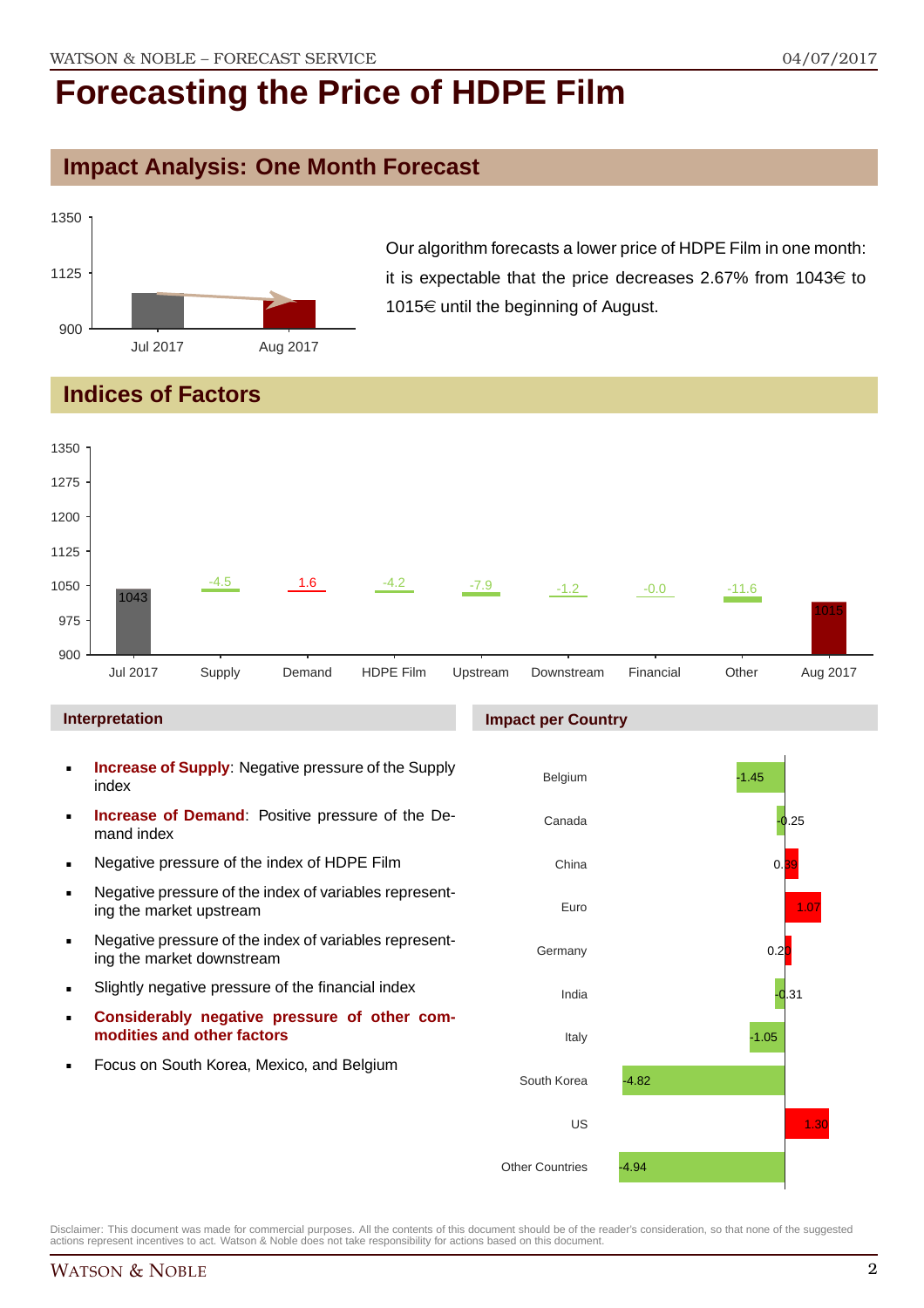## **Impact Analysis: Two Months Forecast**



Our algorithm forecasts a higher price of HDPE Film in two months: it is expectable that the price increases 6.61% from 1043€ to 1112€ until the beginning of September.

## **Indices of Factors**



#### **Interpretation**

- **Decrease of Supply**: Positive pressure of the Supply index
- **Increase of Demand**: Positive pressure of the Demand index
- **Positive pressure of the index of HDPE Film**
- **Positive pressure of the index of variables represent**ing the market upstream
- **Positive pressure of the index of variables represent**ing the market downstream
- **•** Positive pressure of the financial index
- **Positive pressure of other commodities and other fac**tors
- Focus on Qatar, US, and Mexico

#### **Impact per Country**

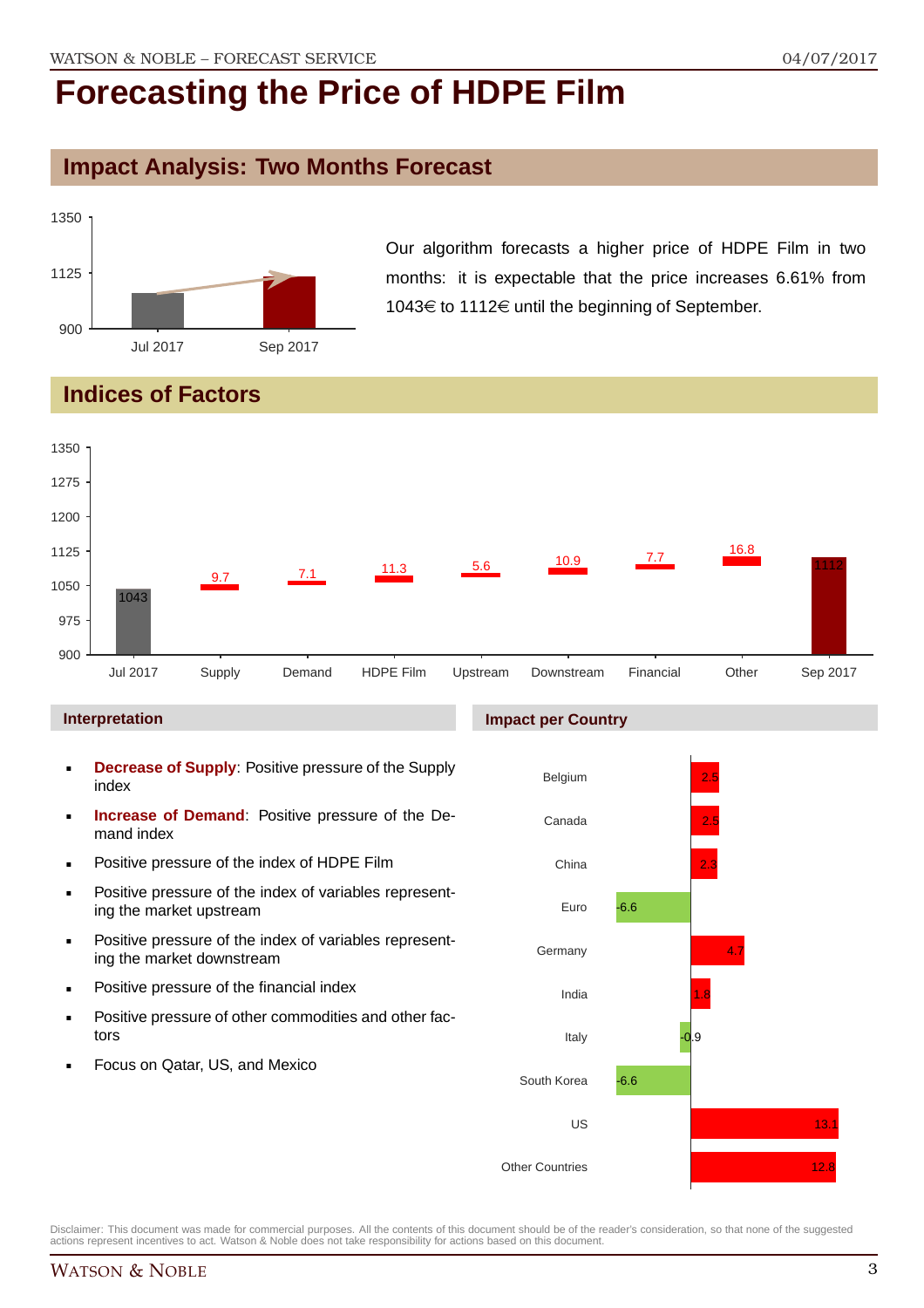## **Impact Analysis: Three Months Forecast**



Our algorithm forecasts a higher price of HDPE Film in three months: it is expectable that the price increases 8.59% from 1043€ to 1133€ until the beginning of October.

## **Indices of Factors**



#### **Interpretation**

- **Decrease of Supply**: Positive pressure of the Supply index
- **Increase of Demand**: Positive pressure of the Demand index
- **Considerably positive pressure of the index of HDPE Film**
- Positive pressure of the index of variables representing the market upstream
- Positive pressure of the index of variables representing the market downstream
- Slightly positive pressure of the financial index
- Positive pressure of other commodities and other factors
- Focus on Qatar, Euro, and US

#### **Impact per Country**

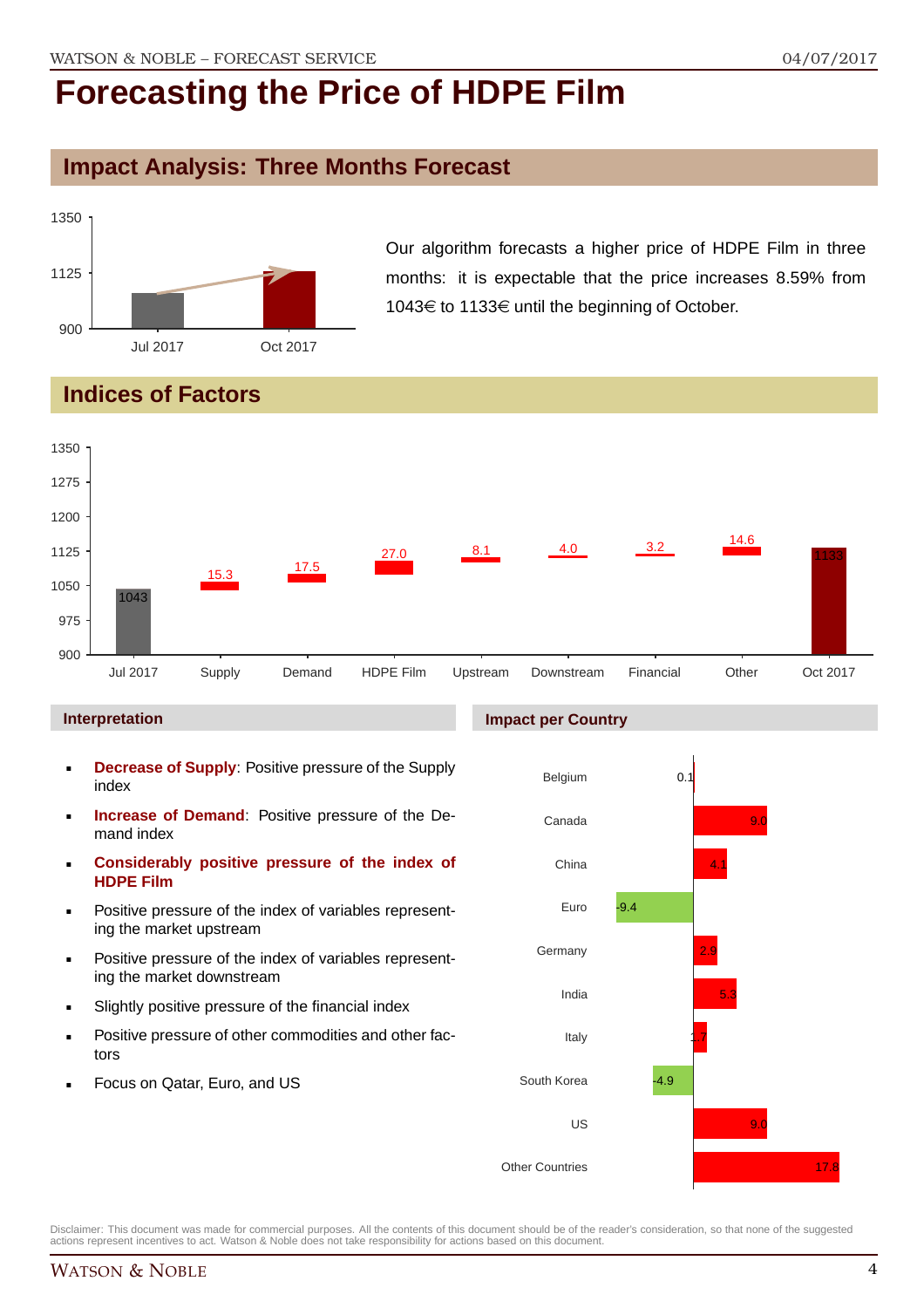## **Impact Analysis: Four Months Forecast**



Our algorithm forecasts a higher price of HDPE Film in four months: it is expectable that the price increases 12.83% from 1043 $\in$  to 1177 $\in$  until the beginning of November.

## **Indices of Factors**



#### **Interpretation**

- **Considerable decrease of Supply**: Positive pressure of the Supply index
- **Increase of Demand**: Positive pressure of the Demand index
- **Considerably positive pressure of the index of HDPE Film**
- Positive pressure of the index of variables representing the market upstream
- Positive pressure of the index of variables representing the market downstream
- Positive pressure of the financial index
- Slightly positive pressure of other commodities and other factors
- Focus on Euro, Mexico, and India

#### **Impact per Country**

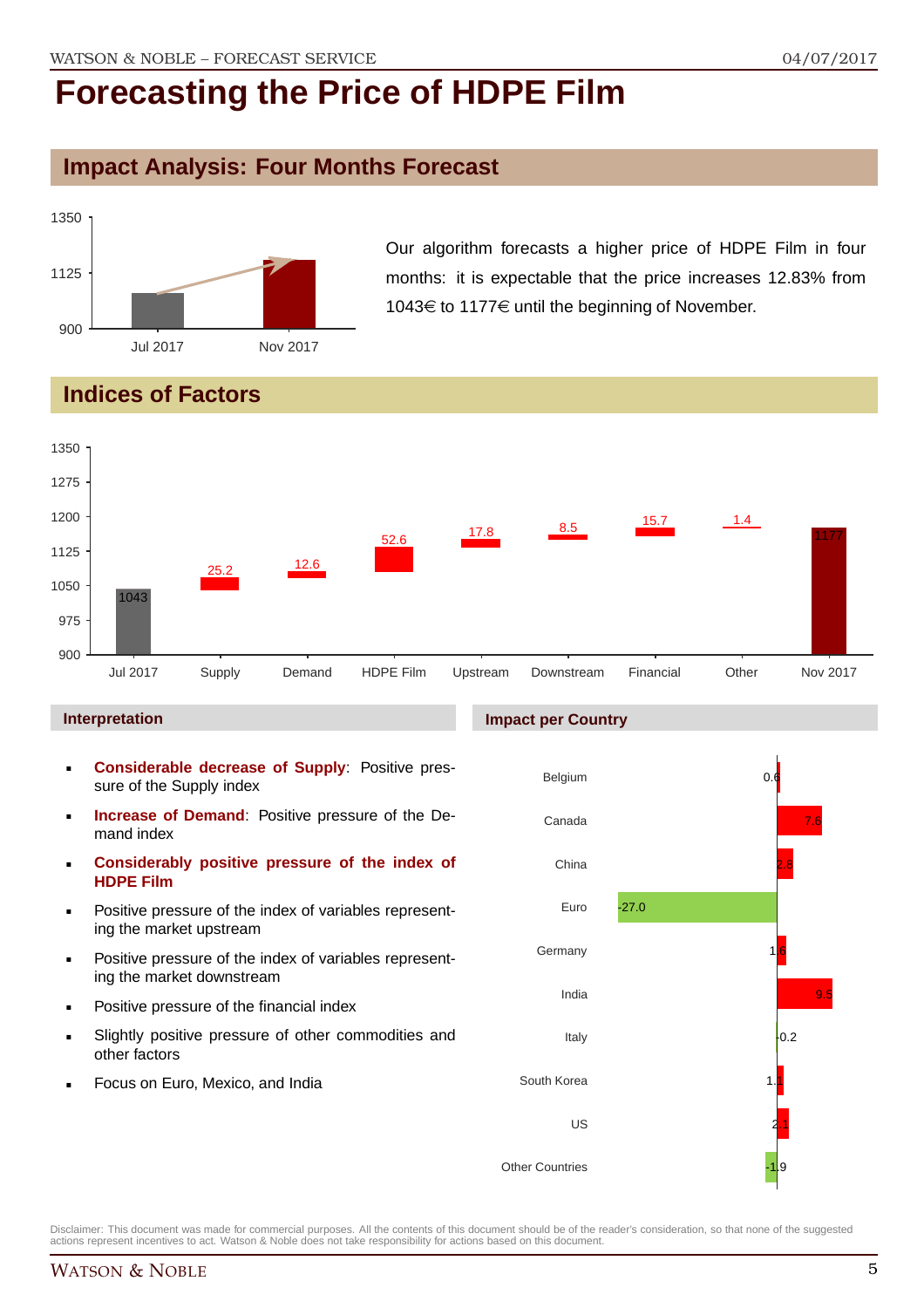## **Impact Analysis: Five Months Forecast**



Our algorithm forecasts a higher price of HDPE Film in five months: it is expectable that the price increases 13.33% from 1043 $\in$  to 1182 $\in$  until the beginning of December.

## **Indices of Factors**



**Impact per Country**

#### **Interpretation**

- **Considerable decrease of Supply**: Positive pressure of the Supply index
- **Increase of Demand**: Positive pressure of the Demand index
- **Considerably positive pressure of the index of HDPE Film**
- Positive pressure of the index of variables representing the market upstream
- Positive pressure of the index of variables representing the market downstream
- **Considerably positive pressure of the financial index**
- Slightly negative pressure of other commodities and other factors
- Focus on Euro, UK, and Canada

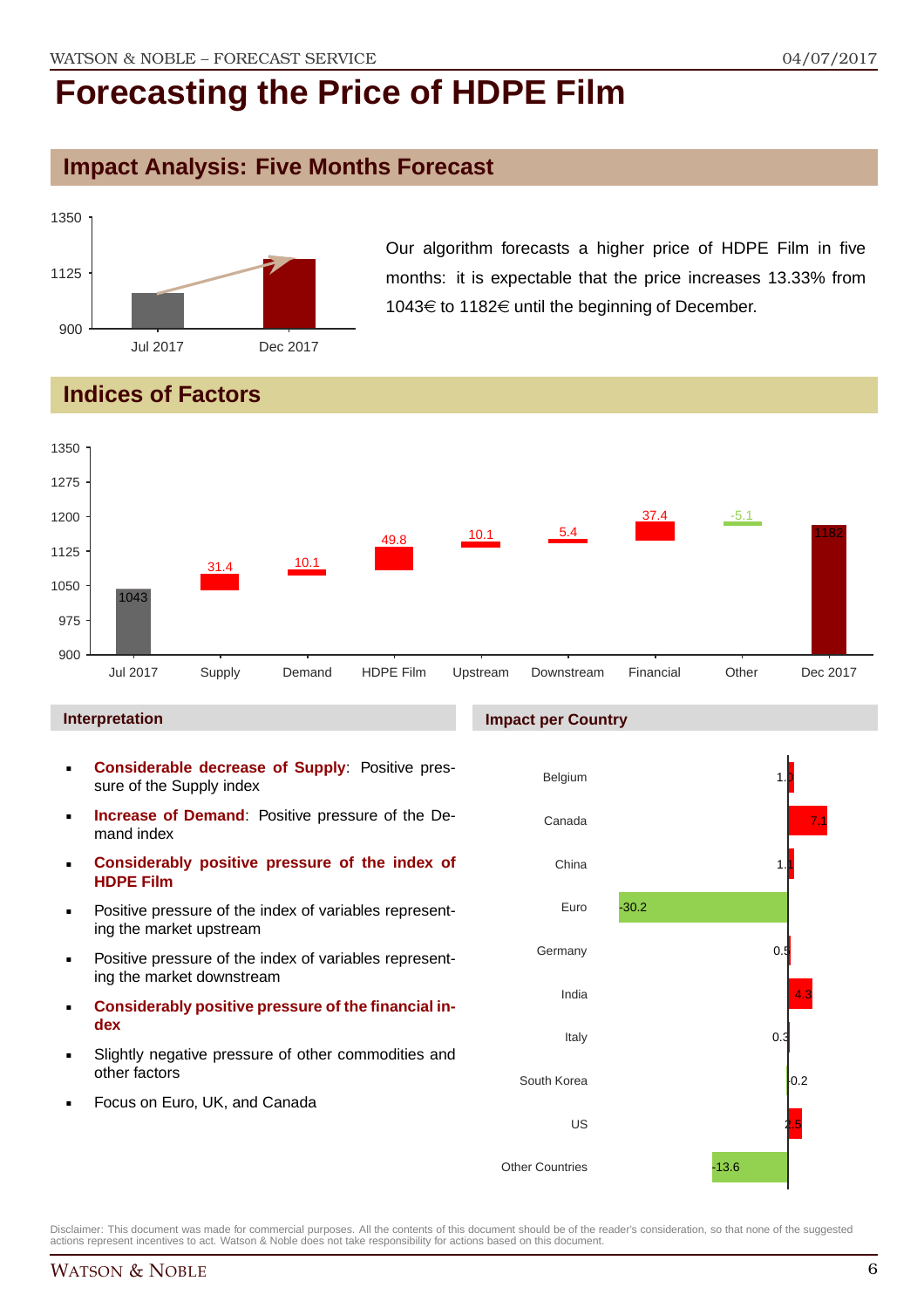## **Impact Analysis: Six Months Forecast**



Our algorithm forecasts a higher price of HDPE Film in six months: it is expectable that the price increases 16.56% from 1043€ to 1216€ until the beginning of January.

## **Indices of Factors**



#### **Interpretation**

- Slight decrease of Supply: Positive pressure of the Supply index
- **Considerable increase of Demand**: Positive pressure of the Demand index
- **Considerably positive pressure of the index of HDPE Film**
- Positive pressure of the index of variables representing the market upstream
- Positive pressure of the index of variables representing the market downstream
- **Considerably positive pressure of the financial index**
- Slightly negative pressure of other commodities and other factors
- Focus on UK, US, and Euro

## **Impact per Country**

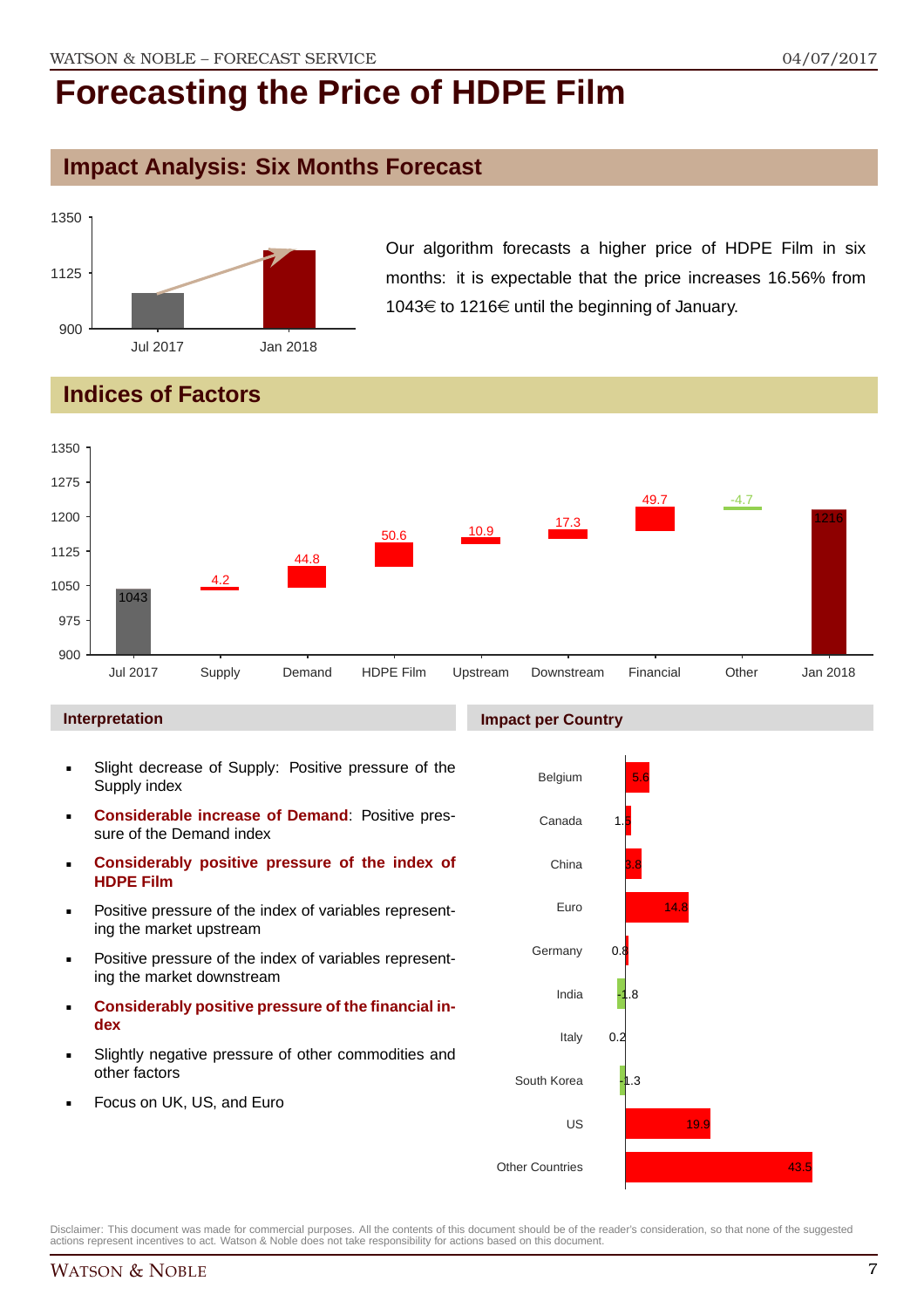## **APPENDIX – Technical Explanation of the Impact Analysis**

In this appendix, we explain the impact analysis of the factors that most contribute for our forecasts.

This Impact Analysis is conducted individually for **each time horizon**, allowing for a distinction between the indices of variables that contribute for our forecasts at short and medium run.

For each time horizon, our analysis has **two components**: first, we present the impact of variables grouped by **indices of factors**; second we present the impact of variables grouped by **indices of countries**.

### **Indices of Factors**

**Indices of factors** are indices of the weighted contributions of the variables grouped in those factors.

**Supply Index**: composed of macroeconomic variables of the producing and exporting countries. It includes variables such as production, exchange rates, inflation, monetary policy, and wages. For example, an increase in wages implies higher production costs which should (in linear, general, and ceteris paribus terms) generate an incentive to increase prices;

**Demand index**: composed of macroeconomic variables of the consuming and importing countries. It includes variables such as production, exchange rates, inflation, monetary policy, and wages. For example, a decrease in a consumer confidence index should (in linear, general, and ceteris paribus terms) increase savings and decrease demand, leading to lower prices;

**HDPE Film Index**: composed of variables related to HDPE Film. It includes variables such as the price of HDPE Film in different regions of the world and exports, imports, and producer prices of HDPE Film in some countries. For example, an increase in the price of HDPE Film in other region may imply an increase in the price of HDPE Film in Europe due to arbitrage movements;

**Upstream index**: composed of variables related to Ethylene, Ethane, Propane, and Natural Gas. It includes variables such as the price and exports, imports, and producer prices of the inputs in some countries. For example, an increase in the price of Ethylene should (in linear, general, and ceteris paribus terms) generate an increase in the price of HDPE Film;